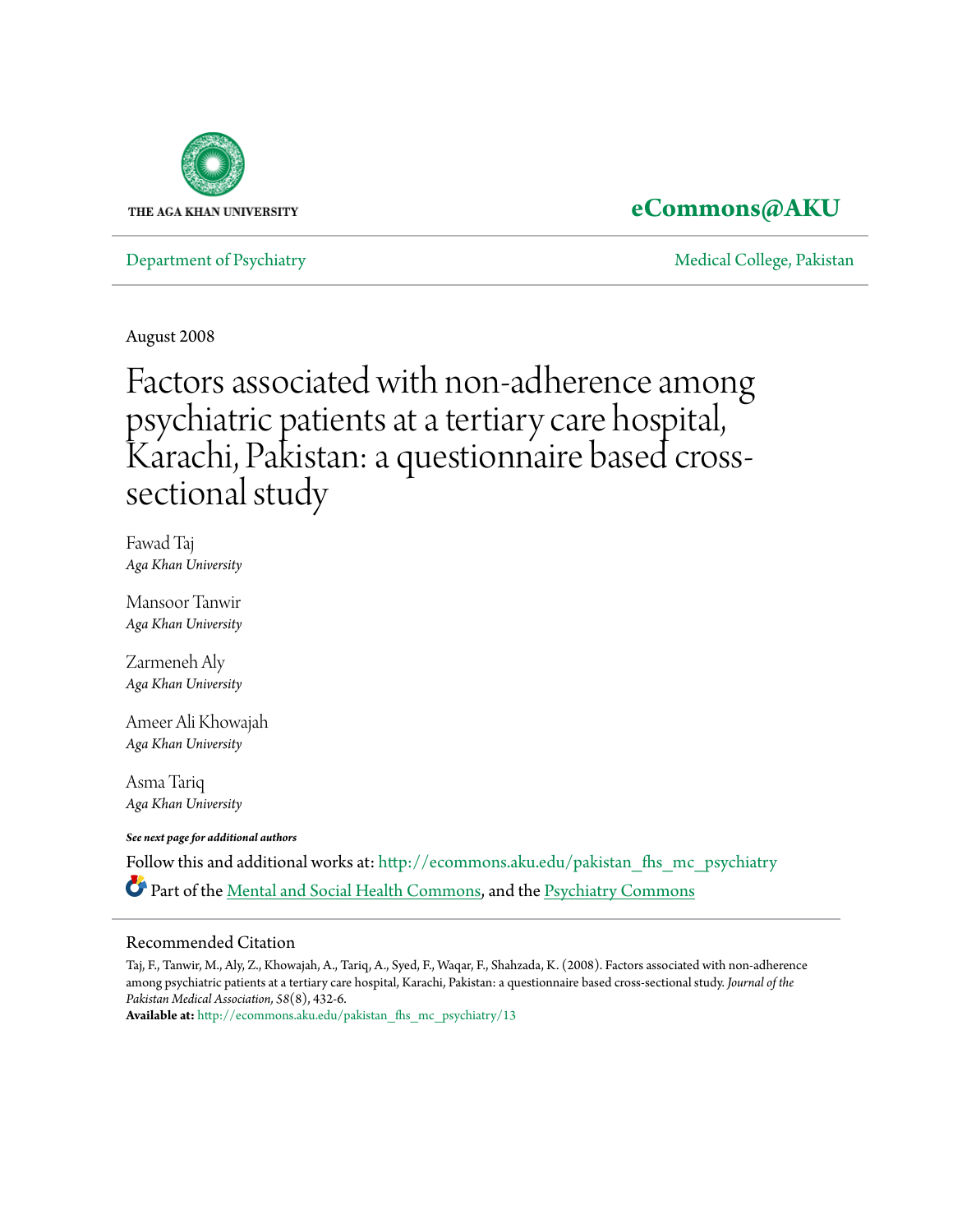#### **Authors**

Fawad Taj, Mansoor Tanwir, Zarmeneh Aly, Ameer Ali Khowajah, Asma Tariq, Fahd Khalid Syed, Fahd Waqar, and Khezar Shahzada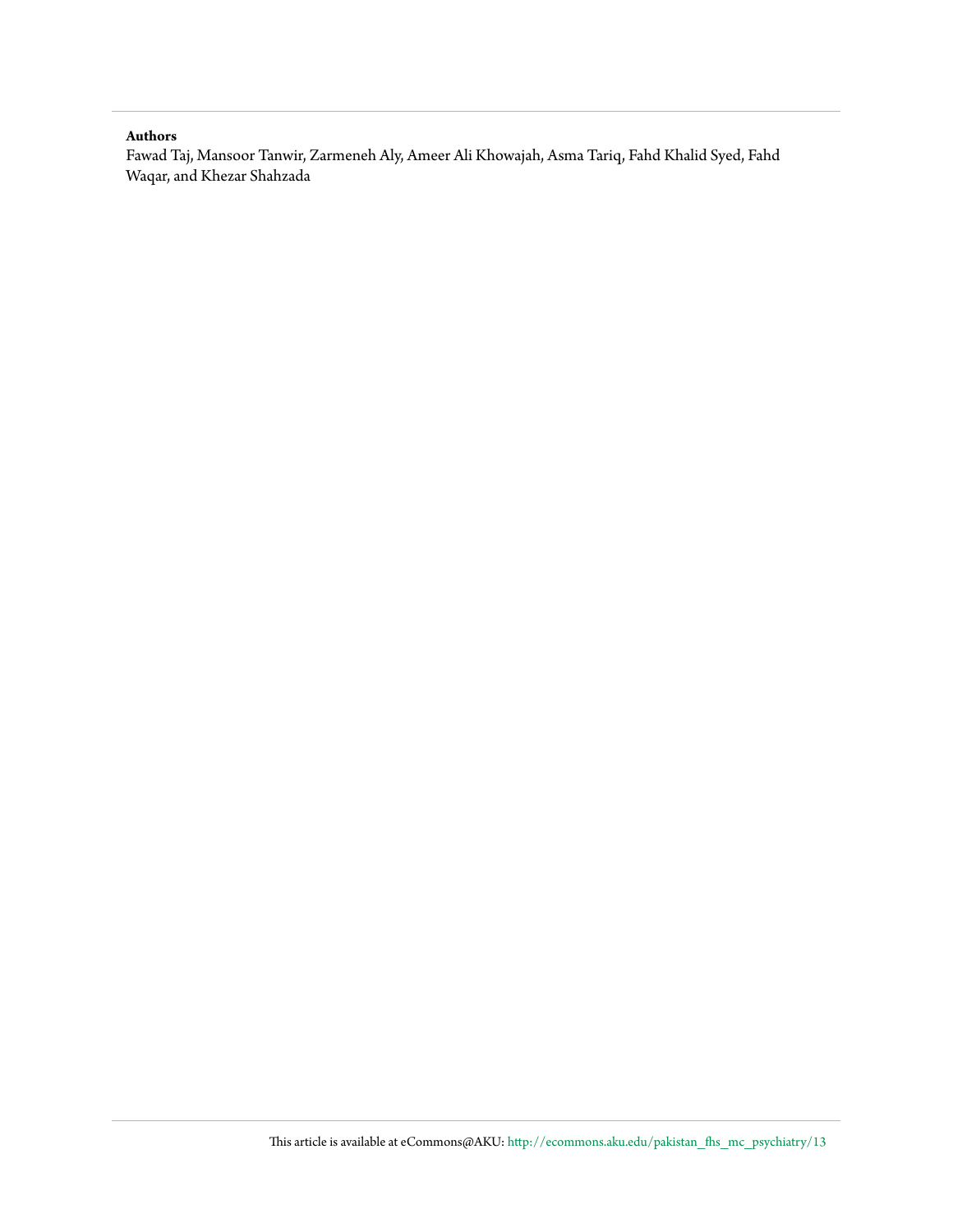## **Original Article**

## **Factors associated with Non-adherence among Psychiatric patients at a Tertiary Care Hospital, Karachi, Pakistan: a questionnaire based cross-sectional study**

Fawad Taj1, Mansoor Tanwir2, Zarmeneh Aly3, Ameer Ali Khowajah4, Asma Tariq5, Fahd Khalid Syed6, Fahd Waqar7, Khezar Shahzada8

Department of Medicine<sup>1</sup>, Medical College<sup>2-8</sup>, Aga Khan University, Karachi.

#### **Abstract**

**Objective:** To elucidate predictors of non-adherence among psychiatric patients presenting at a tertiary care hospital of Pakistan, for follow-up with consultant psychiatrist.

**Methods:** A convenient sample of psychiatric patients from Aga Khan University Hospital was enrolled between April and May, 2005. An interviewer assisted, standardized questionnaire was used for data collection. Patients with cognitive deficit or psychosis and those presenting for the first time were not included in the study.

**Results:** Out of 128 patients, those with co-morbidity (32.81%) were less adherent than those without comorbidity (p-value:0.002). Adherence among depressed was 61.53%; psychotic was 58.82%; bipolar disorder was 73.91%. Reasons for non-adherence included sedation (30%), medication cost (22%), forgot to take medication (36%); and inability of the physicians to explain timing and dose (92%) or benefit of medication (76%). **Conclusions:** Non-adherence is a common and important issue. Treatment cost and co-morbidity should be reviewed in order to keep the medication regime affordable and comprehensible (JPMA 58:432;2008).

#### **Introduction**

Adherence to medication regimens has been monitored since the time of Hippocrates.<sup>1</sup> It has become a focus of increasing concern in the treatment of psychiatric disorders in recent years.2 Adherence to a medication regimen is generally defined as the extent to which patients take medications as prescribed by their health care providers.1 It includes data on dose taking (taking the prescribed number of pills each day) and the timing of doses (taking pills within a prescribed period). Non-adherence to treatment is the degree to which a patient does not carry out the clinical recommendations of a treating physician,<sup>3</sup> Nonadherence is a significant problem in all patient populations, from children4 to elderly.5 Adherence rates are typically higher among patients with acute conditions, as compared to those with chronic conditions.6 This tends to worsen the longer a patient continues on drug therapy.<sup>7</sup>

Medication adherence rates reported for populations with psychiatric illness ranges from 24 to 90 percent for patients treated with antipsychotic medication and 40 to 90 percent for patients treated with antidepressants.2 Another set of patients will never start or will stop therapy completely within the first year, and only a minority will continue taking drugs as prescribed.7 An overview of the extensive literature on medication adherence found no differences in adherence rates between populations with physical disorders and those with psychiatric disorders.8

Adherence is a poly-faceted problem but a triadic model relating therapeutic relationship between the patient and clinician, factors related to the medications and factors related to the patients and their illness help explain the non adherent behavior.9 Physicians contribute to the nonadherence by failing to prescribe simple regimens, not explaining the benefits and side-effects of medication, not considering patients' lifestyle or medication cost involved and inadequately eliciting and rectifying the myths and beliefs held by patients.<sup>9,10</sup> According to Cramer et al., typical reasons for not taking medications include forgetfulness, other priorities, decision to omit doses, lack of information, and emotional factors.11 Supervision by a clinical trustee in cases of absence of insight on patient's behalf is a significant factor for adherence as well.<sup>12</sup>

Non-adherence also has economic implications. Poor adherence to medication regimens accounts for substantial worsening of disease, death, and increased health care costs in the United States.<sup>13</sup> Of all medicationrelated hospital admissions in the United States, 33 to 69 percent are due to poor medication adherence, with a resultant cost of approximately \$100 billion a year.14 In less developed part of the world, cost of treatment and medications deserves greater attention as patients pay almost exclusively out-of-pocket in the absence of well developed public health care and insurance cover. A study from Pakistan reported that 16.32% (56/343) had stopped taking medication primarily because of inability to pay.15 Thus information about factors that influence adherence and methods for facilitating optimal use of medication are especially important.2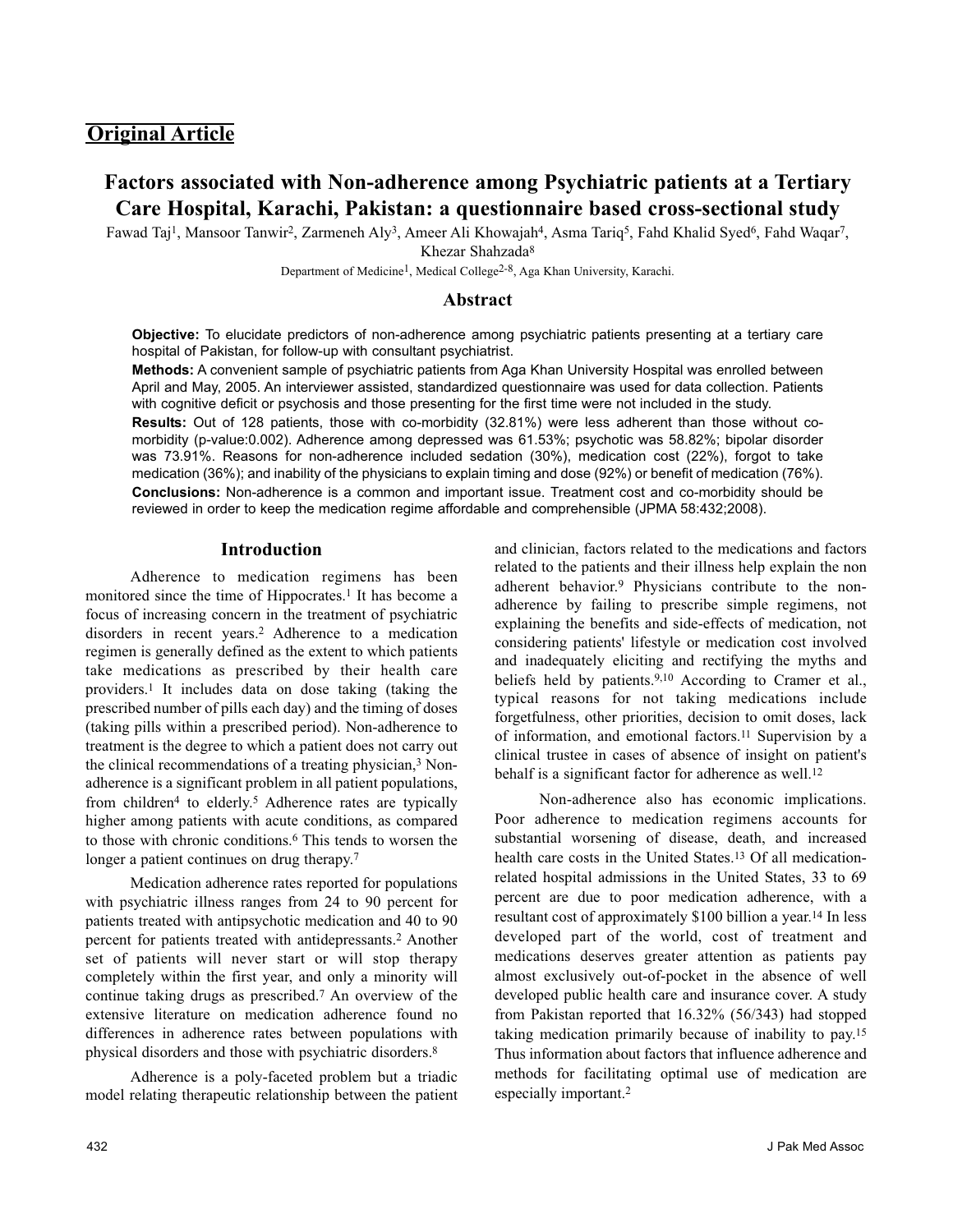Advancements in the treatment of psychiatric disorders are limited by non-adherence, which steal power from even the most beneficial medications. The World Health Organization recognized the importance and magnitude of non-adherence and published an evidencebased guide to improve strategies of medication adherence.16

Data on the predictors of non-adherence from developing countries, especially Pakistan, is scarce. Information in this regard will help design effective interventions and therapeutic techniques for enhancing adherence behaviour among psychiatric patients. Better adherence will certainly translate in improved treatment efficacy, better intervention outcome and reduction of cost burden on health care.

The objective of this study was to elucidate predictors of non-adherence among psychiatric patients presenting at a tertiary care hospital of Pakistan.

#### **Patients and Methods**

This cross-sectional study was conducted at the outpatients services of psychiatry unit of Aga Khan University Hospital (AKUH). A convenient, non-probability sample of one hundred and thirty five follow-up patients between April 23 and May 11, 2005 were enrolled. All patients above the age of 18 years that had been previously seen by a consultant psychiatrist and were on prescription medications without any restriction of sex, marital status, educational level, socioeconomic status and place of residence were included in the study. Patients with cognitive deficit or acute psychosis and patients presenting for the first time (index visit at AKUH) were not included. An informed consent was taken from patients. An interviewer assisted standardized questionnaire was designed for this purpose which was administered by a group of fourth year medical students rotating through the clinical psychiatry clerkship. Standardized pattern of enquiry was devised in order to minimize interviewer bias.

Data was managed using SPSS for Windows Version 14. Frequency tables were obtained and chi-square analysis was done for the variables of interest.

A 19 item questionnaire was devised after thorough literature search, identifying key aspect of non-adherence. Questionnaire was pre-tested on small sub sample in order to identify any potential problems in data collection and to extend the list of reasons, beyond those already identified in literature, including any local/traditional factors. The final questionnaire included the traditional factors 'garam/thandi' and 'khushk/tar', in addition to list already in the initial questionnaire.

Final questionnaire inquired about demographic

variables, psychiatric diagnosis and medical co-morbidity, number of medications on daily basis and schedule, and supervision on administration. The questionnaire also inquired reasons for non-adherence based upon the proposed triadic model, including factors pertaining to physicians, patients and medications.

We adopted a modified version of the World Health Organization's definition as operational definition for nonadherence for our study. We defined non-adherence as 'missing medications three consecutive times, two times in a week, five times in a month or change in the dose of the medications without advice of the prescribing physician.

#### **Results**

We enrolled a total of 135 patients, seven out of them were excluded as they did not complete the interview process, thereby, leaving 128 in the final sample.

Mean age of patients was 39.49 years. Demographics of our study population are given in Table 1. Those who were employed included twenty-one professionals (16.40%), four skilled labourers (3.90%), three land-lords (2.34%) and sixteen were self employed (12.5%). Out of these, professional and land-lords showed highest adherence (76.19% and 80% respectively). Among un-employed forty-nine were housewives (38.28%), of which twenty-seven (55.10%) were adherent and twentytwo (44.90%) were non-adherent.

One of the significant findings of our study was nonadherence among those who had co-morbidity (Table 1). Out of a total of one hundred and twenty-eight, forty-two patients (32.81%) had some form of co-morbidity, with only eighteen (42.85%) being adherent patients. Out of eightysix (67.19%) who did not have any co-morbidity, most (70.93%) were adherent (p-value: 0.002). Almost half of our study patients had depressive disorder (50.78%). Patients with psychotic disorders (26.54%) had least prevalence of adherence (Table 1). Eighty-six (67.19%) patients took their medications on their own, adherent being 54 (62.79%) and non-adherent being 34 (37.21%) while among forty-two patients who were given medication by their relatives (32.81%), twenty-four (57.14%) were adherent and eighteen (42.86%) were non-adherent. Most of the patients (89.84%) were in the practice of regular follow-up with their prescribing physician. Out of these, seventy-three (63.47%) were adherent and forty-two (36.53%) were not adherent to their medication.

Most patients identified factors related to physicians (Physician factors) as their reason for non-adherence. Figure 1 shows a detail of reasons identified by patients for their non-adherence.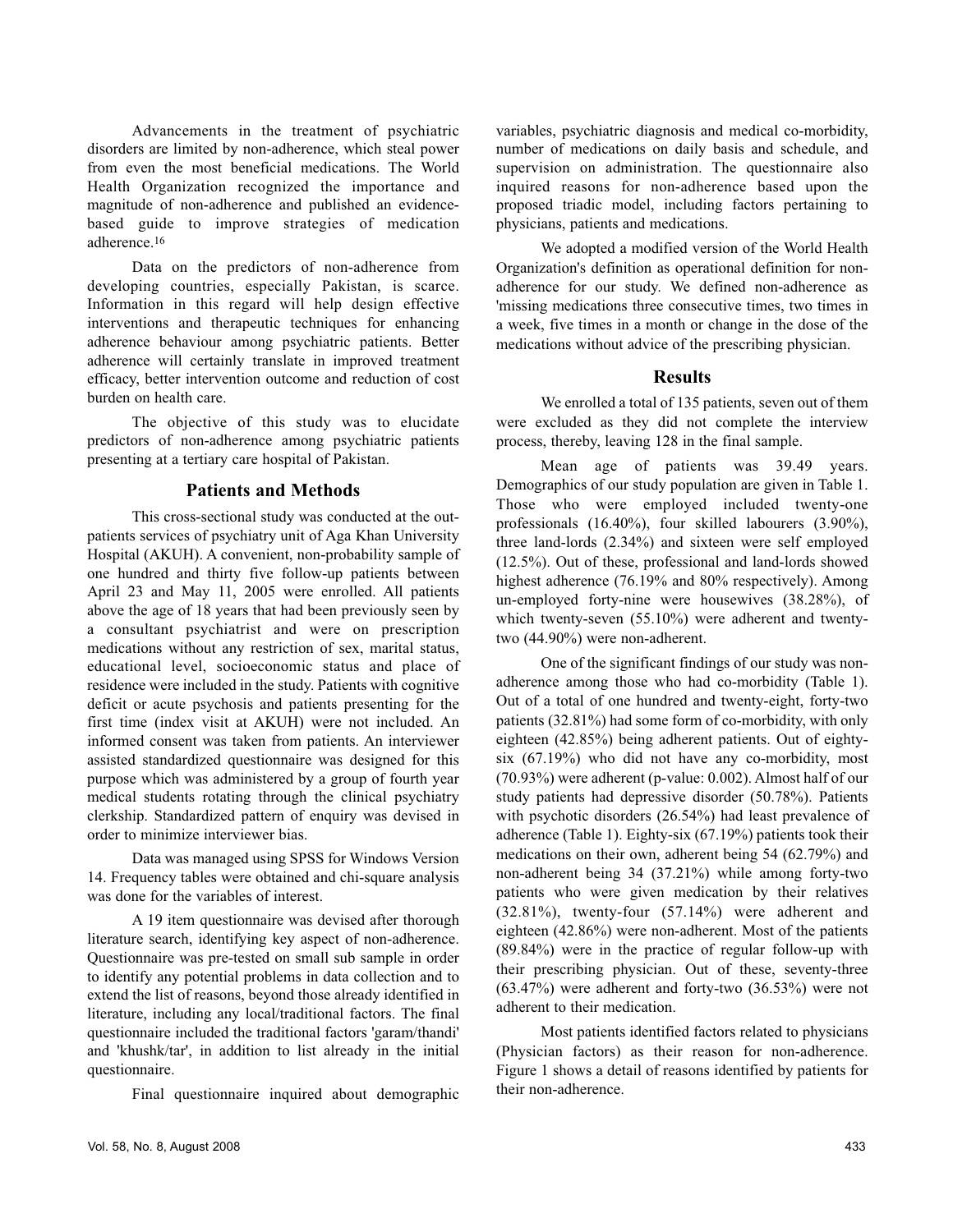| <b>Demographics</b>                              |                         | <b>Total</b>      | <b>Adherent</b>  | Non-adherent      | <b>P-Value</b> |
|--------------------------------------------------|-------------------------|-------------------|------------------|-------------------|----------------|
| Mean age (years)                                 |                         | $39.49 \pm 13.78$ | $39 \pm 13.74$   | $40.26 \pm 13.83$ |                |
| <b>Mean income (Rupees)</b>                      |                         | $29.32 \pm 3.67$  | $26.48 \pm 3.10$ | $34.57 \pm 3.37$  |                |
| Mean illness duration (m)                        |                         | $56.05 \pm 5.48$  | $56.29 \pm 6.05$ | $55.67 \pm 6.12$  |                |
| <b>Mean number of tablets</b>                    |                         | $4.50 \pm 1.08$   | $4.40 \pm 1.03$  | $4.67 \pm 1.12$   |                |
| Mean duration since last visit (weeks)           |                         | $7.72 \pm 2.54$   | $7.72 \pm 2.40$  | $9.51 \pm 2.62$   |                |
| Sex $\%$ (n)                                     | Male                    | 49.21 (63)        | 55.55(35)        | 44.55 (28)        |                |
|                                                  | Female                  | 50.69(65)         | 66.15(43)        | 33.85 (22)        |                |
| Marital status % (n)                             | <b>Single</b>           | 35.93(46)         | 71.73(33)        | 28.27 (13)        |                |
|                                                  | <b>Married</b>          | 64.07(82)         | 57.33 (47)       | 42.67 (35)        |                |
| Employment status % (n)                          | Unemployed              | 54.68 (70)        | 60.00(42)        | 40.00(28)         |                |
|                                                  | <b>Employed</b>         | 28.90 (37)        | 59.50 (22)       | 40.50(15)         |                |
|                                                  | <b>Student</b>          | 9.37(12)          | 75.00(9)         | 25.00(3)          |                |
|                                                  | <b>Others</b>           | 7.02(9)           | 66.67(6)         | 33.33(3)          |                |
| Diagnosis $\%$ (n)                               | Depressive disorder     | 50.78 (65)        | 61.53(40)        | 38.47 (25)        |                |
|                                                  | Psychotic disorder      | 26.56(34)         | 58.82 (20)       | 41.18(14)         |                |
|                                                  | <b>Bipolar disorder</b> | 17.96(23)         | 73.91 (17)       | 26.09(6)          |                |
| Co-morbidity $\%$ (n)                            | Yes                     | 32.81(42)         | 42.85(18)        | 57.15 (24)        | $0.002*$       |
|                                                  | N <sub>0</sub>          | 67.19(86)         | 70.93(61)        | 29.07(25)         |                |
| <b>Medication Administration %</b><br>(n)        | <b>Self</b>             | 67.19(86)         | 62.79(54)        | 37.21 (34)        |                |
|                                                  | <b>Relative</b>         | 32.81(42)         | 57.14 (24)       | 42.86(18)         |                |
| Follow-up with prescribing<br>physician $\%$ (n) | <b>Yes</b>              | 89.84 (115)       | 63.47(73)        | 36.53(42)         |                |
|                                                  | No.                     | 10.15(13)         | 85.71 (11)       | 14.29(2)          |                |

**Table 1 - Demographics, Diagnosis, Co-morbidity, Medication administration and Follow-up with prescribing consultant.**



Figure 1. Reasons for non-adherence.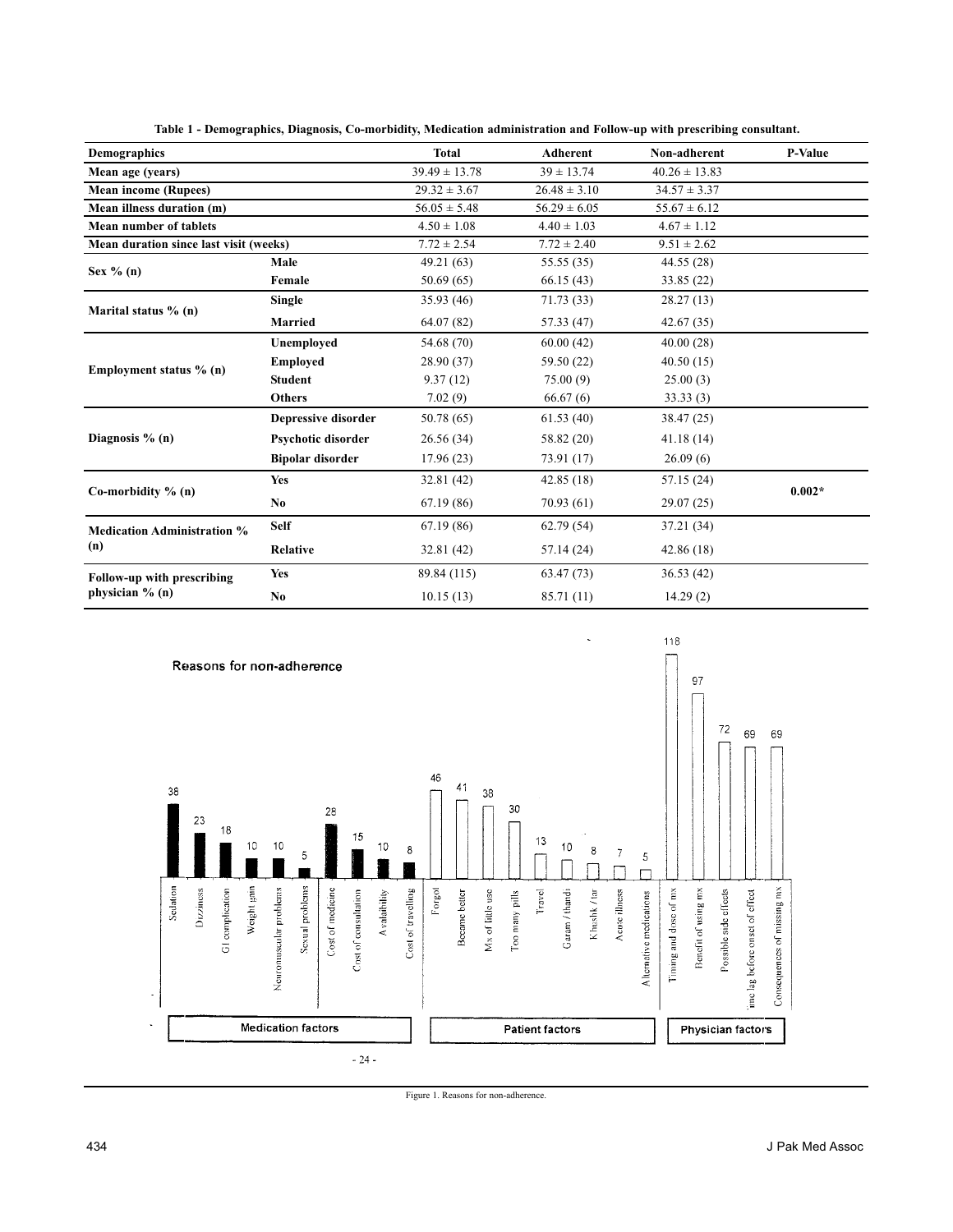#### **Discussion**

Non-adherence to medication regimens is a serious problem. It has many serious effects on prognosis of the illness and overall effectiveness of health systems. Nonadherence may signal that patient and physician differ over goals and priorities regarding the treatment and its schedule..17 Non-adherent patients are more severely ill at the point of readmission to hospital, have more frequent readmissions, are more likely to be admitted compulsorily, and have longer inpatient stays.18 Increasing the effectiveness of adherence interventions may have a far greater impact on the health of the population than any improvement in specific medical treatments.19 Therefore, information regarding factors influencing optimal use of medications is vital.2

Various reasons for non-adherence came into view in this study including co-morbidity, type of illness, cost of treatment, a list of personal factors and side effects of medication being prescribed. Along with these reasons, various social and cultural myths and beliefs regarding psychiatric medication, use of alternative medicine and clinician-patient therapeutic alliance or relationship were also important factors contributing to non-adherence. Self reporting of non-adherence, the method we adopted in our study, has a sensitivity of 72.2 percent and specificity of 74.1 percent.20 However, it underestimate the actual prevalence, proven by comparison with micro-electric monitoring, which usually shows 15-20 percent higher prevalence of nonadherence than self reporting.20 It is safe to argue that, in our patients, actual prevalence of non-adherence is higher than 39 percent.2,15

Among different psychiatric illnesses, patients suffering from psychotic disorders (41.18%) are the most likely not to comply, followed by those suffering from depressive disorders (38.47%) and those suffering from bipolar disorder (26.09%). This is in concordance with previous studies. Elixhauser et al.21 showed that 74 percent of outpatients with schizophrenia stop taking neuroleptics or antipsychotics within two years of leaving a hospital and 20 to 57 percent patients with bipolar affective disorder are nonadherent.

The clinician-patient therapeutic relationship acts as a vehicle of change and adherence to medications. This relationship includes incorporation of the patient's perspective into a relationship-centered medical paradigm,22 time given by physician in explaining the effect and side effects of the medications, explanation given regarding the lag in the efficacy and relief of distressing symptoms of the illness. This also includes eliciting various myths and beliefs held by patients and rectifying these ideas with objective scientific information and explanations. Lastly, explanation by the physician on the consequences of missing the medication is also included in the physician-patient therapeutic relation. Our study showed that the most common reason for non-adherence was failure of clinician-patient therapeutic relationship. Ninety-two percent of the nonadherent patients reported that their physician did not explain the timing and dose of their medication adequately or completely. Physicians also failed to adequately explain the benefit of prescription, possible side effects, time lag before onset of treatment response and consequence of nonadherence.

There was a strong correlation between presence of a co-morbidity and non-adherence among the patients in our study. Co-morbidity is likely to increase the number of medications being taken by the patient. This increase makes the medication regimen complex, costly and cumbersome for the patients to follow or incorporate into routine. Also, comorbidity means more logistic problems in seeking medical advice from more than one treating physician, keeping appointments or getting the medication refills on time.

We came across the following common self-reported personal factors of the patients: 'I forgot to take medication' (36%), 'I thought I am better now and do not need to take medication' (32%), 'treatment was of little benefit' (30%) and 'I had to take too many pills' (24%). These personal factors may have a causal relationship with inability of the physician to communicate effectively the timing, dose of medication (92%) and consequence of missing a dose (54%), explaining total duration of therapy and consequence of non-adherence, inability to communicate side effects related with the medication being used, time lag before onset of treatment response and strong correlation between non-adherence and co-morbidity, respectively. It is worthwhile to note that high emphasis on timing and dose is ineffective without patient education. It is imperative for the physician to establish a successful clinician-patient alliance/relationship, as it is the vehicle of change and adherence. In non-adherent patients', lack of treatment response can lead to their being switched from one drug to another, with little success because they do not take the drug as prescribed.2

Psychotropic medications commonly used for treatment of psychiatric illnesses have a well demonstrated and documented number of unpleasant side effects, ranging from restlessness to sedation, tremor, dry mouth, constipation, impotence, weight gain, missed menstrual cycles and many others. Our study showed that the side effect of psychotropic drugs is a common reason for non-adherence with sedation (30%) being the leading cause.

Unlike previous studies from Pakistan,15,23 our study did not show cost of treatment, consultation or travelling to seek medical advice as the most common reason for nonadherence. Possible explanation includes the highly effective